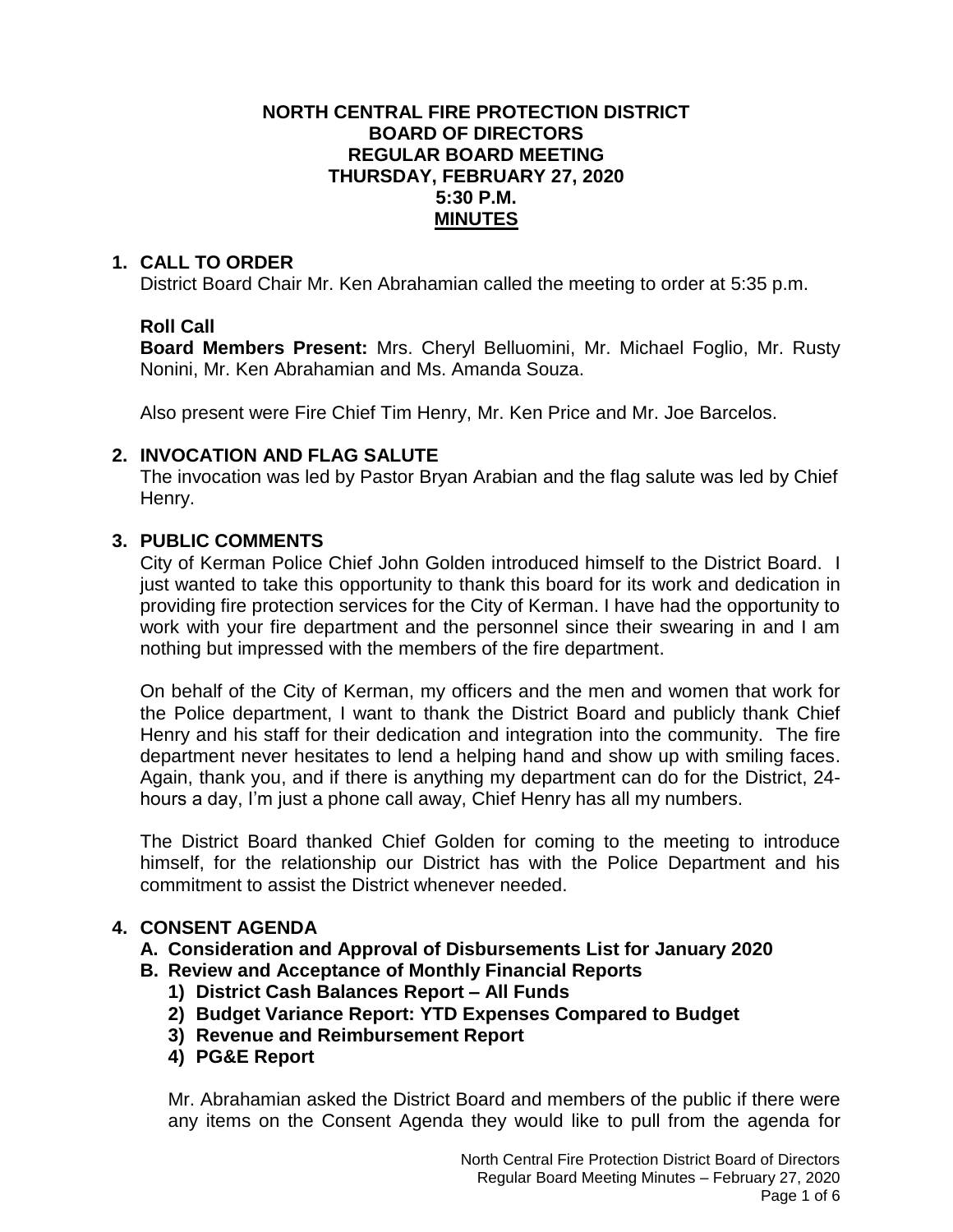discussion or questions. There were no items pulled so Mr. Abrahamian called for a motion.

**Motion:** To approve the Consent Agenda as presented.

**Moved by:** Mr. Foglio, second by Mrs. Belluomini

Mr. Abrahamian: Mrs. Belluomini: Mr. Foglio: Mr. Nonini: Ms. Souza: Vote: Aye Aye Aye Aye Aye 5/0

# **5. APPROVAL OF MINUTES**

# **A. Minutes of the Regular Board Meeting of January 23, 2020.**

There were no questions or comments

**Motion:** To approve the minutes of the Regular Board Meeting of January 23, 2020 as presented.

**Moved by:** Mrs. Belluomini, second by Mr. Foglio.

| Mr. Abrahamian: Mrs. Belluomini: Mr. Foglio: Mr. Nonini: Ms. Souza: Vote: |     |     |     |     |     |
|---------------------------------------------------------------------------|-----|-----|-----|-----|-----|
| Aye                                                                       | Aye | Aye | Aye | Ave | 5/0 |

# **6. FIRE CHIEF REPORT**

# **A) Fire Incident Fire/Prevention Reports for January**

Chief Henry stated you should have received a fire incident and fire prevention report by email and asked the District Board if they had any specific questions about the report. The calls for this month are a little bit down from last year at this time. We had a total of 327 calls in the district, sixty-two (62) percent which is a little bit less than normal for EMS and rescue calls, and seven (7) percent of the total calls were fire calls.

Chief Henry stated on the fire prevention side, the District had an increase in permits being pulled for construction specifically here in Kerman. The District is in the process of plan review for a new tract at Siskiyou and Whitesbridge and we also signed off on over 200 new homes going in just west of Walmart in a lot that is currently vacant. Fourteen (14) acres of this lot will actually be for more commercial properties.

There were no questions from the District Board. Chief Henry mentioned he will provide a summary page of the incident and prevention report in their board packet starting next month as well as sending the entire incident and fire prevention report to them by email.

# **B) Auto-Aid Agreement – Fresno Fire**

Chief Henry stated last year at this time Ken Price and I drafted an auto-aid agreement and presented it to the City and they finally responded to it this month. We are now in negotiations and discussions on an auto-aid agreement area. In the service agreement that started last year on July 1<sup>st</sup>, the City agreed to respond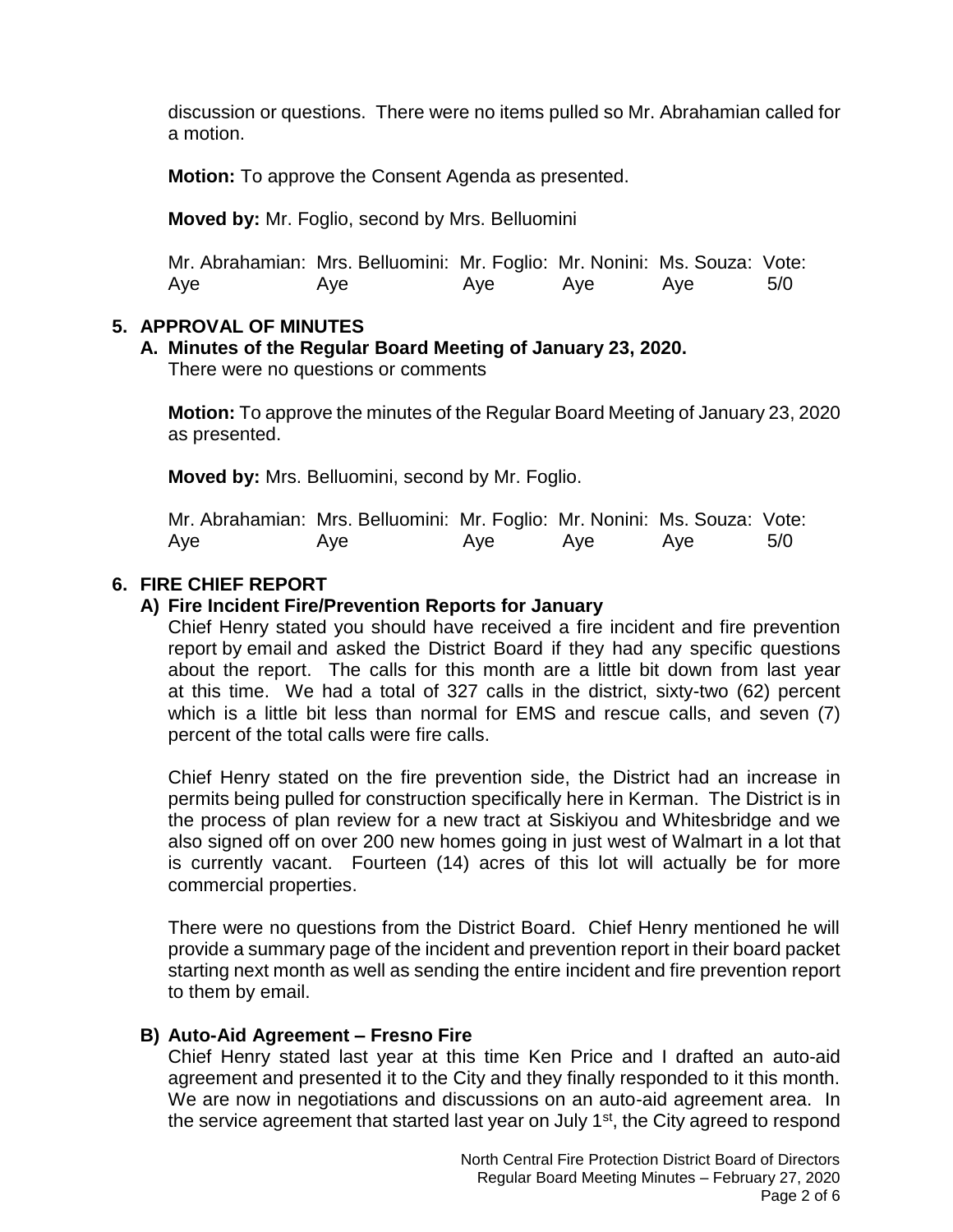into a specific narrow geographical location along highway 99. In the past six months, the City has responded into this area 320 times so in a year they would respond approximately 650 times into this area. The City is looking to reduce the number of calls they respond to in this area by renegotiating the boundaries of the map reducing the size of this geographical area and reduce the amount of times they respond into the district. The City agreed to this area six months prior to us hiring employees. The service the City provided the District in this area has not been a true auto-aid agreement where both agencies respond into this area but a one-way service the City provided. Now the City is satisfied with the professionalism, training, and staffing requirements the District has in place and is now ready to negotiate an auto-aid agreement where both agencies respond into the agreed upon area.

Chief Henry stated the City is asking the district to respond into the City anywhere west of highway 99 in the City's incorporated area. The agreement, like a true auto-aid agreement would be closest engine responds into the agreed upon areas we negotiate with the City in the new agreement. The negotiations just started so hopefully within a couple months I will have something to bring back to the District board for your review and approval.

## **C) Personnel Update**

Chief Henry updated the District Board on the recent personnel changes. In November the District promoted two Fire Engineers to Fire Captain which left two vacancies in the Engineer rank. In addition to the two vacancies from these promotions, one Fire Engineer resigned in February leaving three vacancies in the Engineer rank.

On February 25, 2020, one of the District Firefighters resigned to take a position with Bakersfield City Fire Department. With the anticipated promotions in the Fire Engineer rank we expect to now have four Firefighter vacancies to fill.

We are currently on schedule to administer a promotional exam for the Fire Engineer rank on April 14th & 15th. The exam will be open to internal candidates only (14 NCFPD Fire Fighters). Immediately following the certification of the promotional list, three engineers will be promoted and a Fire Fighter Exam will be conducted.

The Firefighter applicants will be required to have completed a State Fire Marshal Fire Fighter I (FFI) Academy that meets or exceeds the time and credentials of the Fresno Community College (FFC) FFI Academy. Preference points will be awarded for military veterans and additional preference points for current and former NCFPD student interns.

# **7. RESOLUTION NO. 20-01 AMENDING RESOLUTION NO. 19-02 TO MAKE CHANGES TO ESTABLISHED SALARIES AND BENEFITS FOR CURRENT AND FUTURE EMPLOYEES**

**A) Action item – Consider and adopt Resolution No. 20-01 amending Resolution No. 19-02 to make changes to established salaries and benefits for current and future employees.**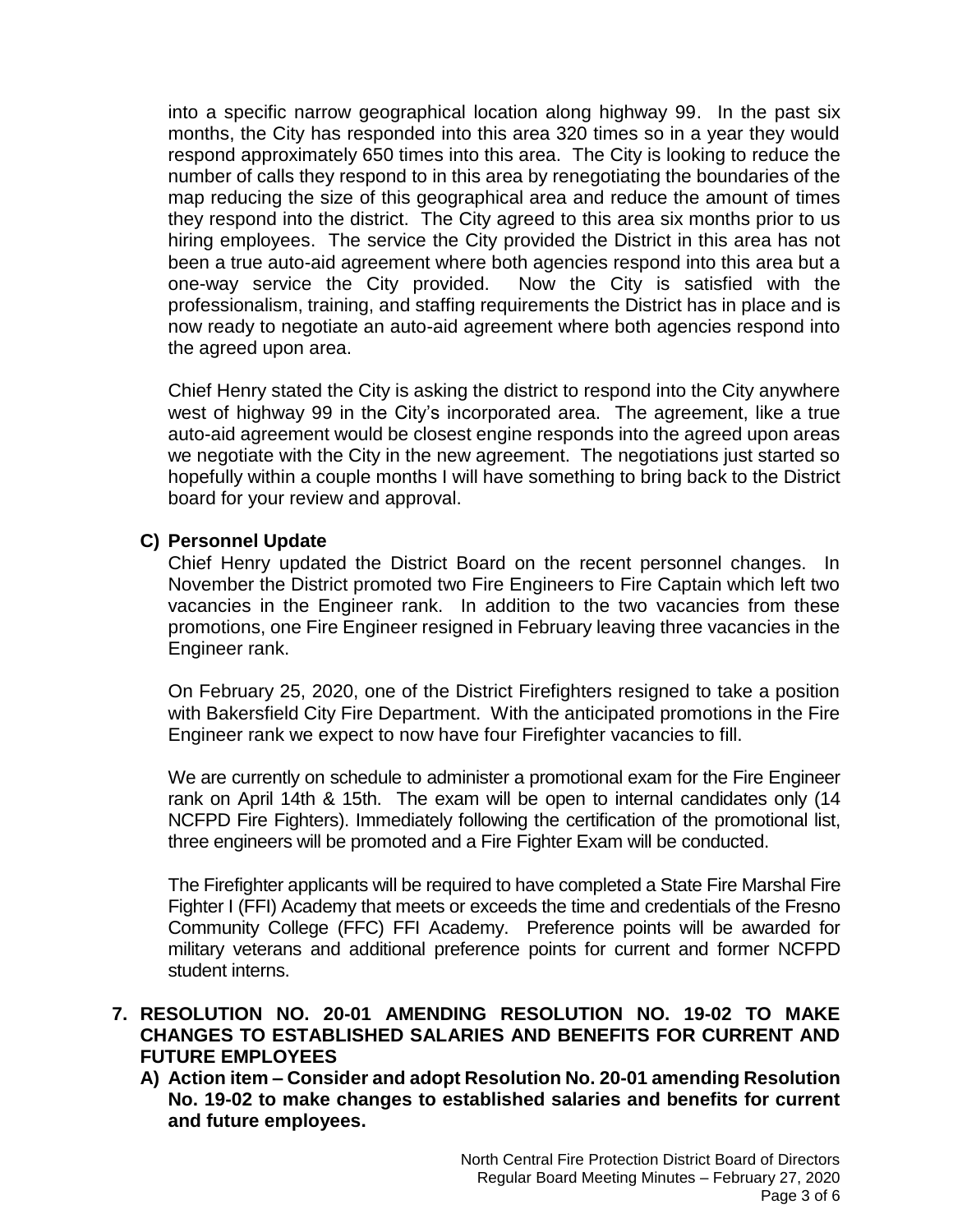Chief Henry stated there is a need to amend the District's salary and benefit resolution to add two positions, to update the language in the retirement plan section and sick leave, and to increase the District's health insurance cap from \$1,500 to \$1,600.

The two positions being added are a Paid Intern and a Firefighter Trainee. The Firefighter Trainee will be a limited time position to help with vacancies. The District currently has three vacant engineer positions and one firefighter vacancy. Paid Interns is the other position being added and will work part-time to help fill some of the vacancies already mentioned as well as work other times when needed.

Chief Henry went through the resolution with the District Board and pointed out the changes being made and provided the reason for the changes. After Chief Henry answered a few questions from the District Board, Mr. Abrahamian called for a motion.

**Motion**: To adopt Resolution No. 20-01 amending salary and benefit Resolution No. 19-02 to make changes to salary and benefits for current and future employees.

**Moved by:** Mrs. Belluomini, second by Ms. Souza.

| Mr. Abrahamian: Mrs. Belluomini: Mr. Foglio: Mr. Nonini: Ms. Souza: Vote: |     |     |     |     |     |
|---------------------------------------------------------------------------|-----|-----|-----|-----|-----|
| Aye                                                                       | Aye | Aye | Aye | Ave | 5/0 |

## **8. BID PROPOSALS FOR STATION 55 PARKING RENOVATION PROJECT**

# **A) Action item – Consider and award the lowest qualified bid or reject all bids submitted for the Station 55 Parking Renovation Project.**

Mr. Barcelos described the Parking Renovation Project and reminded the District Board about the classroom the District is purchasing from the school district which will be installed on the pad being constructed as part of this project. Mr. Barcelos described the process he used to advertise the Request for Proposals (RFP) sent out to prospective bidders. He stated the District received ten (10) proposals which is a good amount of proposals for this project and pointed out the list of bids received by the District. Mr. Barcelos went through the scope of work to be performed for the project and went over the site plan with the District Board.

Chief Henry answered a few questions from the District Board about the arrival of the classrooms and how it will coincide with the completion of this project. After some discussion and a few more questions, Mr. Abrahamian called for a motion to accept the bid submitted by Bush Engineering, Inc.

**Motion**: To award the bid proposal submitted by Bush Engineering and authorize Chief Henry to move forward with a contract for the work to complete this project.

**Moved by:** Mr. Nonini, second by Mr. Foglio.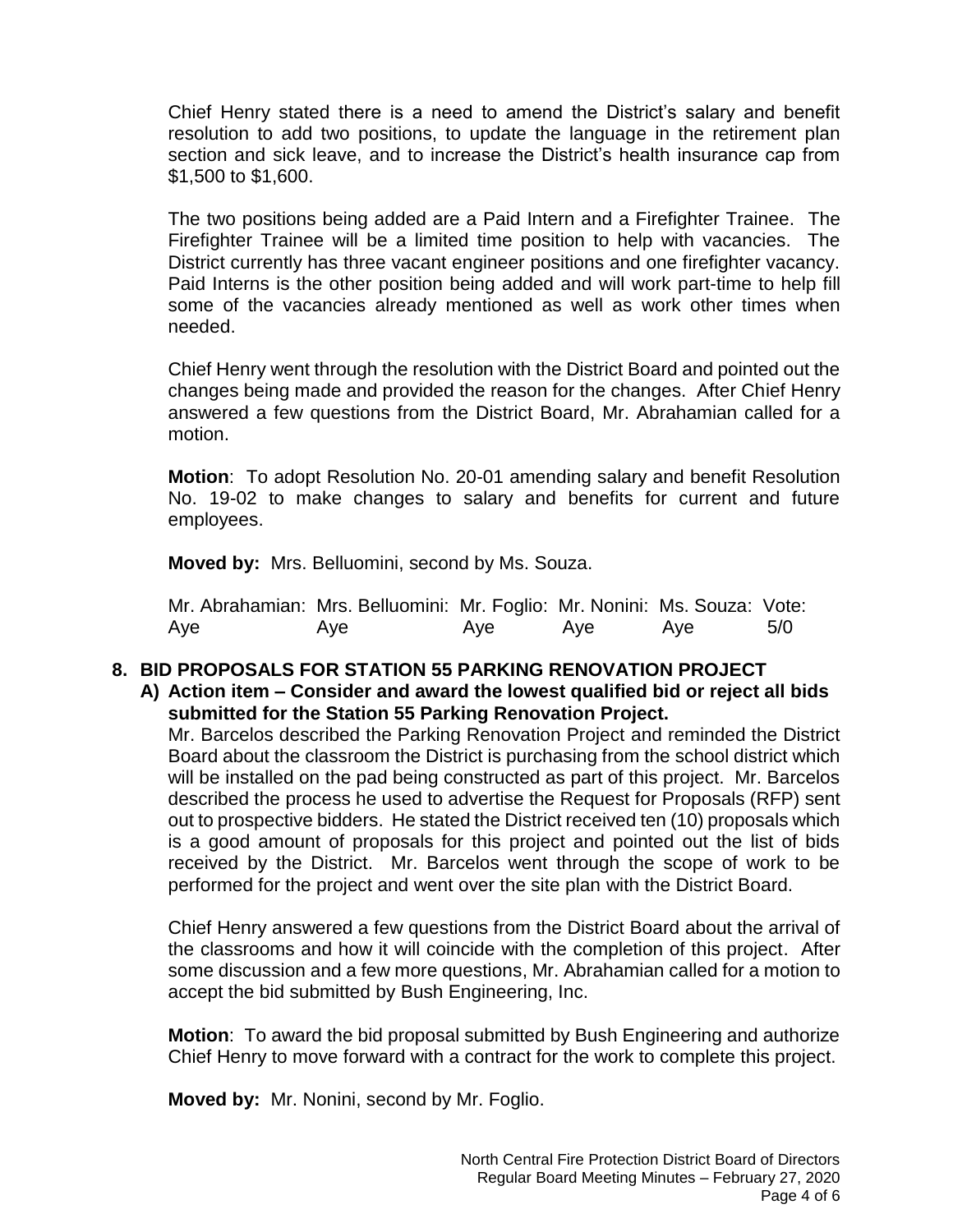Mr. Abrahamian: Mrs. Belluomini: Mr. Foglio: Mr. Nonini: Ms. Souza: Vote: Aye Aye Aye Aye Aye 5/0

- **9. RESOLUTION NO. 20-02 APPROVING THE ADOPTION OF THE PUBLIC AGENCIES PRE-FUNDED OBLIGATIONS AND POST-EMPLOYMENT BENEFITS (OPEB) TRUST ADMINISTERED BY PUBLIC AGENCY RETIREMENT SERVICES (PARS).**
	- **A) Action item – Consider and adopt Resolution No. 20-02 approving the adoption of a public agencies trust administered by PARS for pension prefunding and OPEB obligations.**

Mr. Barcelos described the rate stabilization program provided by the Public Agency Retirement Services (PARS) and the Section 115 irrevocable trust (trust) PARS uses for the program. Mr. Barcelos took the District Board through the ways a trust can be used and the benefits to agencies that open this type of trust. He stated there is no cost to the District to open the trust and no requirements at any time to make payments into the trust. The funds in the trust can only be used to make employer pension liabilities but the District will have full control on the timing of when contributions and distributions are made.

Chief Henry reminded the District Board of the Pension Plan the District has with PARS and some of the safeguards in Pension Plans due to the reforms enacted a few years ago to all Government Agency defined benefit plans. Chief Henry described the uses and flexibility the District would have with this rate stabilization program trust.

Chief Henry and Mr. Price answered a few questions and addressed any District Board concerns. After some discussion, Mr. Abrahamian called for a motion.

**Motion**: To adopt Resolution No. 20-02 authorizing Chief Henry as Plan Administrator to execute the PARS legal and administrative documents on behalf of the District to open the PARS Pension Rate Stabilization Program Trust.

**Moved by:** Mr. Nonini, second by Ms. Souza.

| Mr. Abrahamian: Mrs. Belluomini: Mr. Foglio: Mr. Nonini: Ms. Souza: Vote: |     |     |     |     |     |
|---------------------------------------------------------------------------|-----|-----|-----|-----|-----|
| Aye                                                                       | Aye | Aye | Aye | Ave | 5/0 |

## **10.BOARD MEMBER COMMENTS/REPORTS**

Mr. Foglio thanked Chief Henry for the invitation to the Fresno/Clovis Prayer Breakfast.

## **11.ANNOUNCEMENTS**

**A) Next Regular Board Meeting: Thursday, March 26, 2020 at 5:30 p.m.**

## **12.CLOSED SESSION**

CONFERENCE WITH LEGAL COUNSEL – ANTICIPATED LITIGATION Significant exposure to litigation pursuant to paragraph (2) of subdivision (d) of Section 54956.9: Number of Cases: 1